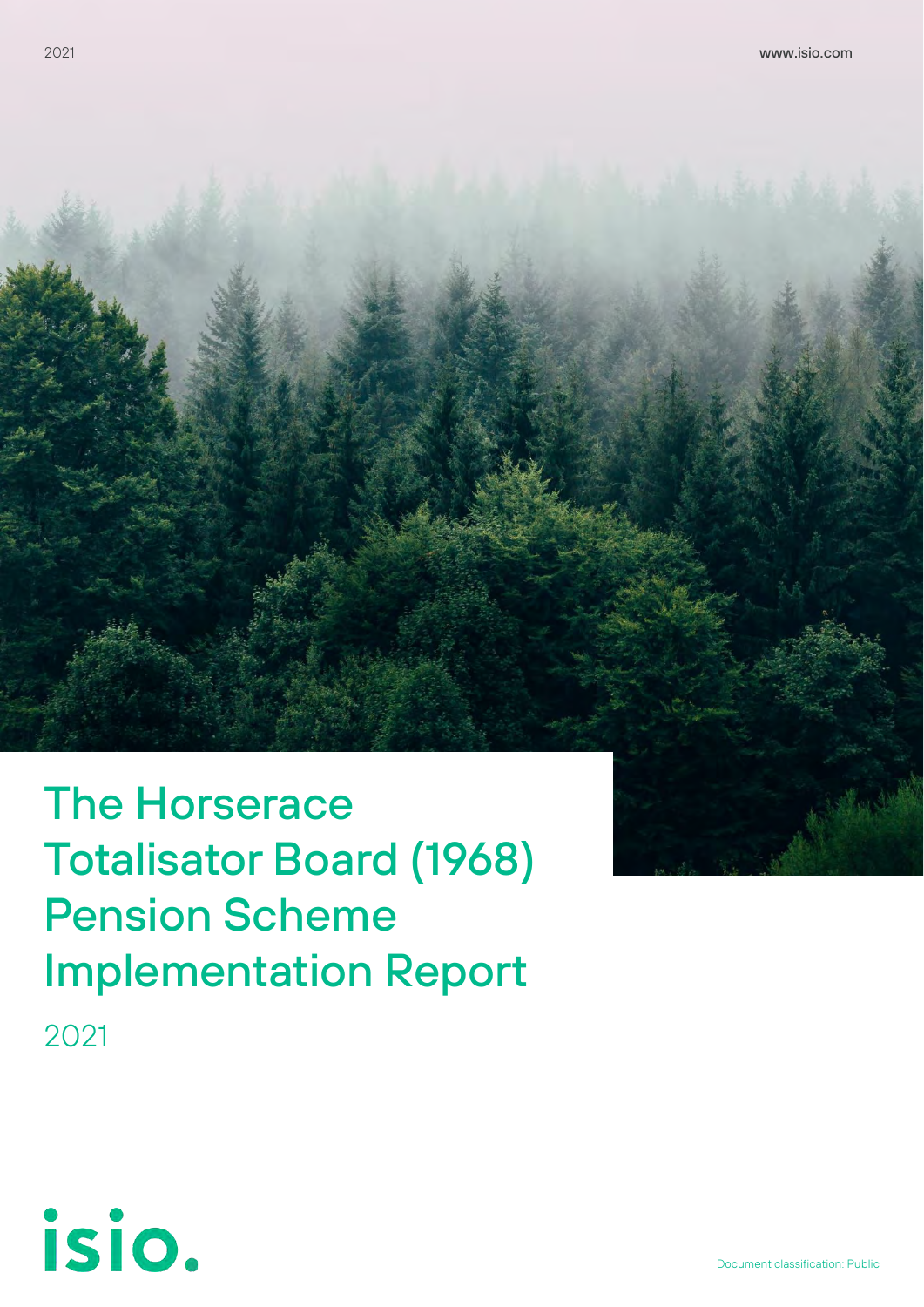# Background and Implementation Statement

#### Background

The Department for Work and Pensions ('DWP') is increasing regulation to improve disclosure of financially material risks. This regulatory change recognises Environmental, Social and Governance (ESG) factors as financially material and schemes need to consider how these factors are managed as part of their fiduciary duty. The regulatory changes require that schemes detail their policies in their Statement of Investment Principles (SIP) and demonstrate adherence to these policies in an implementation report.

#### Statement of Investment Principles (SIP)

The Scheme has updated its SIP in response to the DWP regulation to cover:

- policies for managing financially material considerations including ESG factors and climate change
- policies on the stewardship of the investments

The SIP can be found online at the web addres[s https://iconic-ptluk.s3.eu-west-](https://iconic-ptluk.s3.eu-west-2.amazonaws.com/s3fs-public/Tote-SIP-2020-updated-min.pdf)[2.amazonaws.com/s3fs-public/Tote-SIP-2020-updated-min.pdf.](https://iconic-ptluk.s3.eu-west-2.amazonaws.com/s3fs-public/Tote-SIP-2020-updated-min.pdf) Changes to the SIP are detailed on the following pages.

#### Implementation Report

This Implementation Report is to provide evidence that the Scheme continues to follow and act on the principles outlined in the SIP. This report details:

- actions the Trustee has taken to manage financially material risks and implement the key policies in its SIP
- the current policy and approach with regards to ESG and the actions taken with managers on managing ESG risks
- the extent to which the Trustee has followed policies on engagement, covering engagement actions with its fund managers and in turn the engagement activity of the fund managers with the companies they invest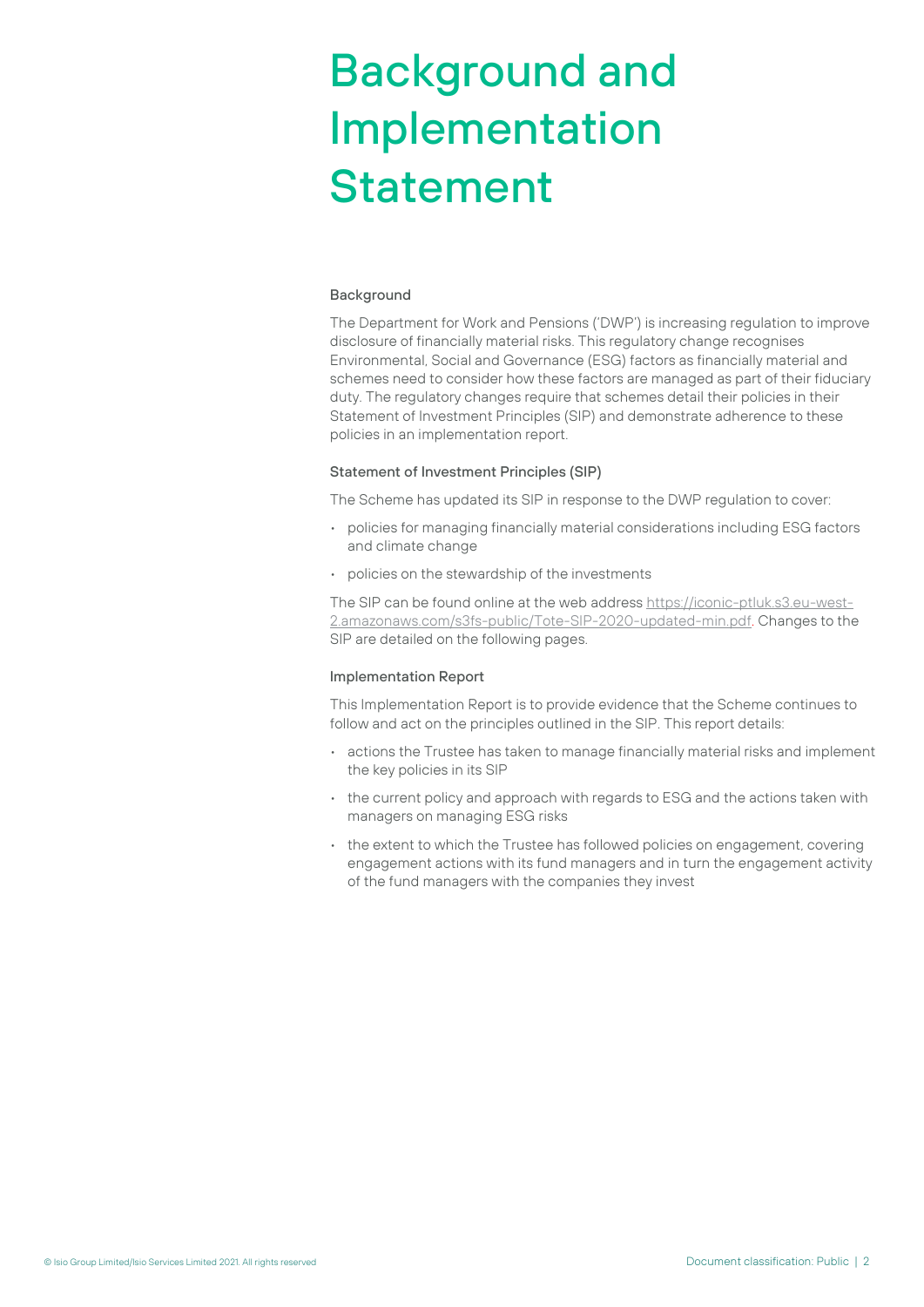#### Summary of key actions undertaken over the Scheme reporting year

- Over 2020, the Scheme reviewed the investment strategy and cashflow expectations for the next 3 years to consider how the investment strategy should evolve as capital is returned from its illiquid investments (Direct Lending and Commercial Real Estate Debt Funds). The Trustee agreed, following a consultation with the Company, that the investment strategy would de-risk over the medium term. The de-risking of the strategy would involve three actions:
	- o An additional investment into the existing M&G Alpha Opportunities Fund (increasing the allocation to c.20% of the total portfolio). This took place in May 2020 and increased the Scheme's allocation to lower-risk contractual assets;
	- o An increase in the Scheme's allocation to the LDI portfolio. This was completed shortly following reporting end, in May 2021 resulting in a hedge ratio of 100% of uninsured liabilities on a selfsufficiency basis (an increase from 84% originally); and
	- o The implementation of a new Buy and Maintain Corporate Bond mandate (c.20% of the portfolio). The Trustee are set to consider the allocation of this mandate in conjunction with the latest Actuarial Valuation Results for the Scheme.

#### Implementation Statement

This report demonstrates that The Horserace Totalisator Board (1968) Pension Scheme has adhered to its investment principles and its policies for managing financially material considerations including ESG factors and climate change.

Signed: Colin Richardson

Position: Trustee

Date: 1 October 2021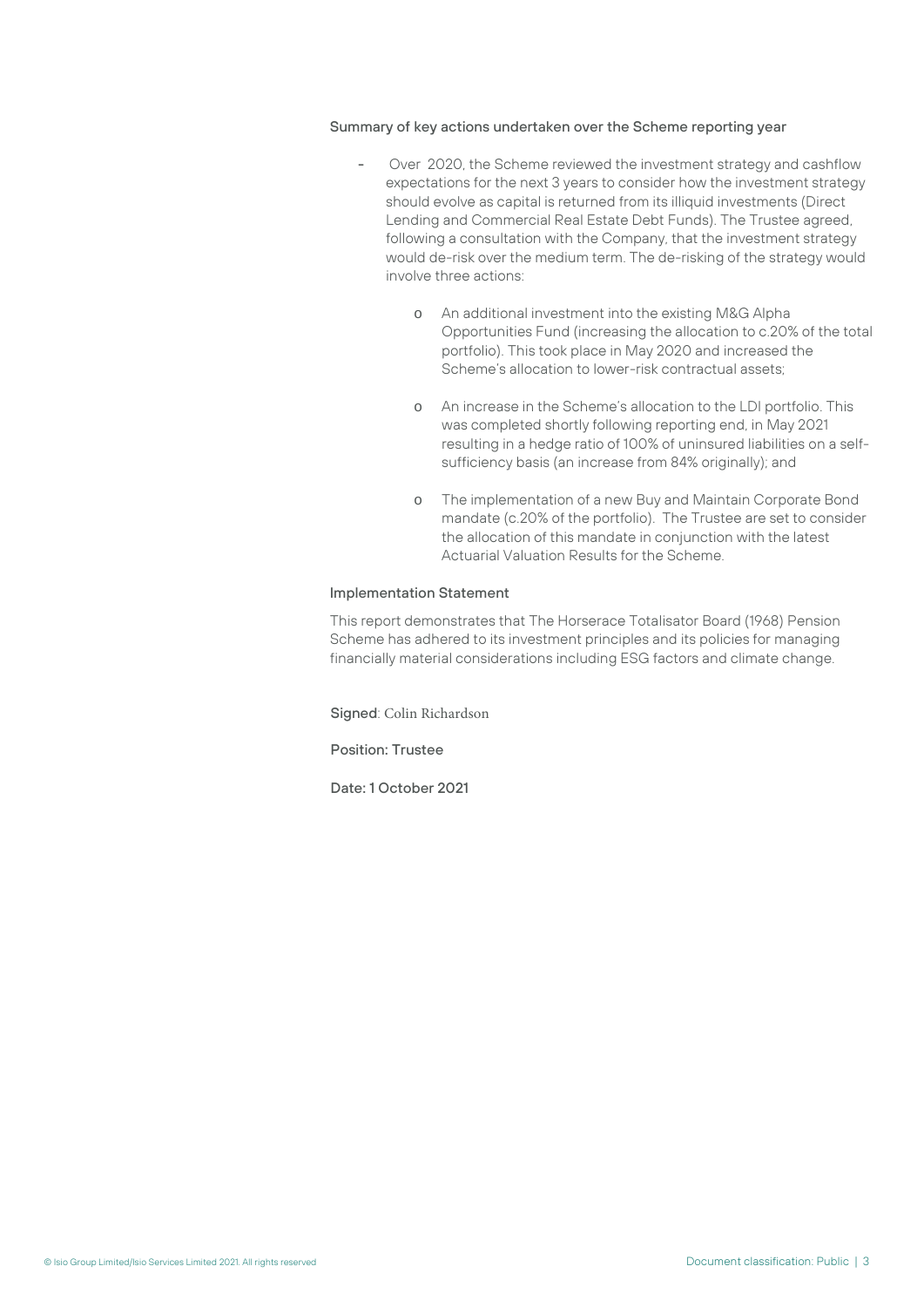## Managing risks and policy actions DB

| <b>Risk / Policy</b>            | <b>Definition</b>                                                                                                                                                      | <b>Policy</b>                                                                                                                                                                                                                   | <b>Actions</b>                                                                                                                                                                                                                                                                                                                                                                                                        |
|---------------------------------|------------------------------------------------------------------------------------------------------------------------------------------------------------------------|---------------------------------------------------------------------------------------------------------------------------------------------------------------------------------------------------------------------------------|-----------------------------------------------------------------------------------------------------------------------------------------------------------------------------------------------------------------------------------------------------------------------------------------------------------------------------------------------------------------------------------------------------------------------|
| Interest rates<br>and inflation | The risk of mismatch<br>between the value of the<br>Scheme assets and present<br>value of liabilities from<br>changes in interest rates and<br>inflation expectations. | To target a hedge of c.84%<br>on a self-sufficiency basis<br>(liabilities not covered by the<br>buy-in) of these risks on a<br>self-sufficiency basis. This is<br>expected to move to 100%<br>hedged over time.                 | Shortly following the<br>reporting period (May 2021),<br>the Scheme increased the<br>level of hedging provided by<br>their LDI portfolio to c.100%<br>of the uninsured liabilities on<br>a self-sufficiency basis. The<br>Trustee regularly reviews the<br>overall level of hedging and,<br>as part of a new strategy, is<br>set to review this position<br>over the next 12 months.                                  |
| Liquidity                       | Difficulties in raising<br>sufficient cash when<br>required without adversely<br>impacting the fair market<br>value of the investment.                                 | To maintain a sufficient<br>allocation to liquid assets so<br>that there is a prudent buffer<br>to pay members benefits as<br>they fall due (including<br>transfer values), and to<br>provide collateral to the LDI<br>manager. | The Scheme meets a large<br>portion of the member<br>benefits through the buy-in<br>policy and Company<br>contributions. However, the<br>Scheme also holds assets in<br>a daily dealt Absolute Return<br>Bond Fund with LGIM to<br>meet any unexpected<br>cashflows and / or<br>investment commitments.<br>The Trustee reviews this<br>position on a quarterly basis<br>through the Investment<br>Performance Report. |
| <b>Market</b>                   | Experiencing losses due to<br>factors that affect the overall<br>performance of the financial<br>markets.                                                              | To remain appropriately<br>diversified and hedge away<br>unrewarded risks, where<br>affordable and practicable.                                                                                                                 | The Scheme reduces market<br>risk by diversifying its assets<br>across a range of asset<br>classes and investment<br>managers. The actual<br>allocations are monitored on<br>a quarterly basis relative to<br>the Strategic Asset<br>Allocation (set out in the SIP)<br>in the Investment<br>Performance Report.                                                                                                      |
| Credit                          | Default on payments due as<br>part of a financial security<br>contract.                                                                                                | To diversify this risk by<br>investing in a range of credit<br>markets across different<br>geographies and sectors.                                                                                                             | The Scheme reduces credit<br>risk by diversifying its assets<br>across a range of investment<br>managers which provide<br>exposures to a range of<br>sectors and geographies.                                                                                                                                                                                                                                         |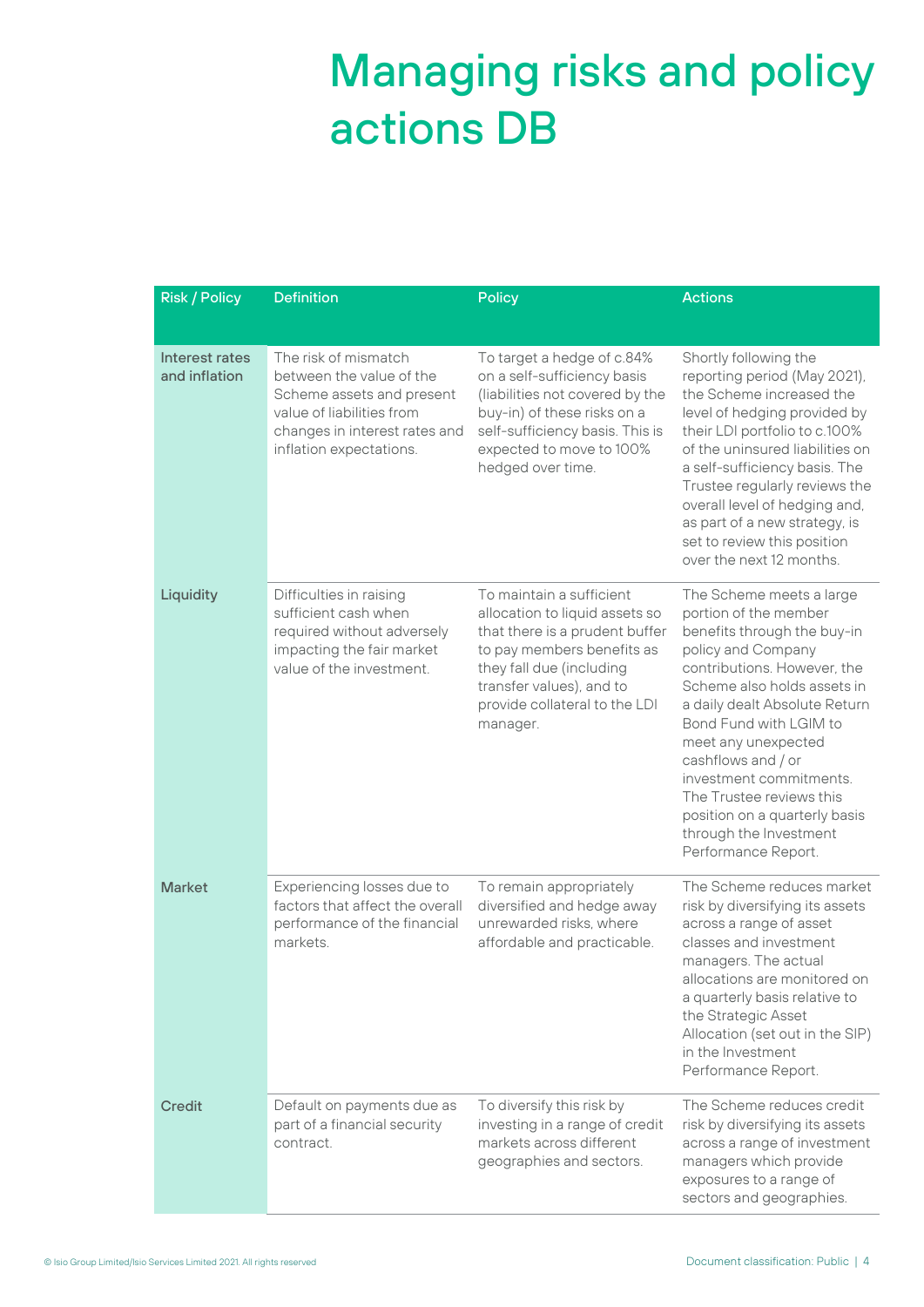|                          |                                                                                                                                                         |                                                                                                                        | These positions are<br>monitored on a quarterly<br>basis relative to the Strategic<br>Asset Allocation in the<br>Investment Performance<br>Report.                                                                                                                                                                                                                                       |
|--------------------------|---------------------------------------------------------------------------------------------------------------------------------------------------------|------------------------------------------------------------------------------------------------------------------------|------------------------------------------------------------------------------------------------------------------------------------------------------------------------------------------------------------------------------------------------------------------------------------------------------------------------------------------------------------------------------------------|
| Environmental.           | Exposure to Environmental,                                                                                                                              | To appoint managers who                                                                                                | ESG actions undertaken:                                                                                                                                                                                                                                                                                                                                                                  |
| Social and<br>Governance | Social and Governance<br>factors, including but not<br>limited to climate change,<br>which can impact the<br>performance of the<br>Scheme's investments | satisfy the following criteria,<br>unless there is a good<br>reason why the manager<br>does not satisfy each criteria: | The Trustees received<br>training shortly following<br>quarter end on their<br>investment managers ESG<br>policies and how these are<br>integrated in their<br>investment decisions.<br>Managers will be required to<br>update the Trustee on<br>actions they have taken in<br>respect of ESG factors and<br>their engagement activity<br>when they attend meetings<br>with the Trustee. |
|                          |                                                                                                                                                         | 1. Responsible Investment<br>('RI') Policy / Framework                                                                 |                                                                                                                                                                                                                                                                                                                                                                                          |
|                          |                                                                                                                                                         | 2. Implemented via<br><b>Investment Process</b>                                                                        |                                                                                                                                                                                                                                                                                                                                                                                          |
|                          |                                                                                                                                                         | 3. A track record of using<br>engagement and any voting<br>rights to manage ESG<br>factors                             |                                                                                                                                                                                                                                                                                                                                                                                          |
|                          |                                                                                                                                                         | 4. ESG specific reporting                                                                                              |                                                                                                                                                                                                                                                                                                                                                                                          |
|                          |                                                                                                                                                         | 5. UN PRI Signatory                                                                                                    | More details of the ESG                                                                                                                                                                                                                                                                                                                                                                  |
|                          |                                                                                                                                                         | The Trustee monitor the<br>managers on an ongoing<br>basis.                                                            | policy and how it was<br>implemented are presented<br>later in this report.                                                                                                                                                                                                                                                                                                              |
| Currency                 | The potential for adverse<br>currency movements to have<br>an impact on the Scheme's<br><i>investments</i>                                              | The Trustee hedges the<br>Scheme's currency exposure<br>as much as is deemed<br>possible.                              |                                                                                                                                                                                                                                                                                                                                                                                          |
| Non-Financial            | Any factor that is not<br>expected to have a financial<br>impact on the Scheme's<br>investments.                                                        | Non-financial matters are<br>considered in the selection.<br>retention or realisation of<br>investments.               |                                                                                                                                                                                                                                                                                                                                                                                          |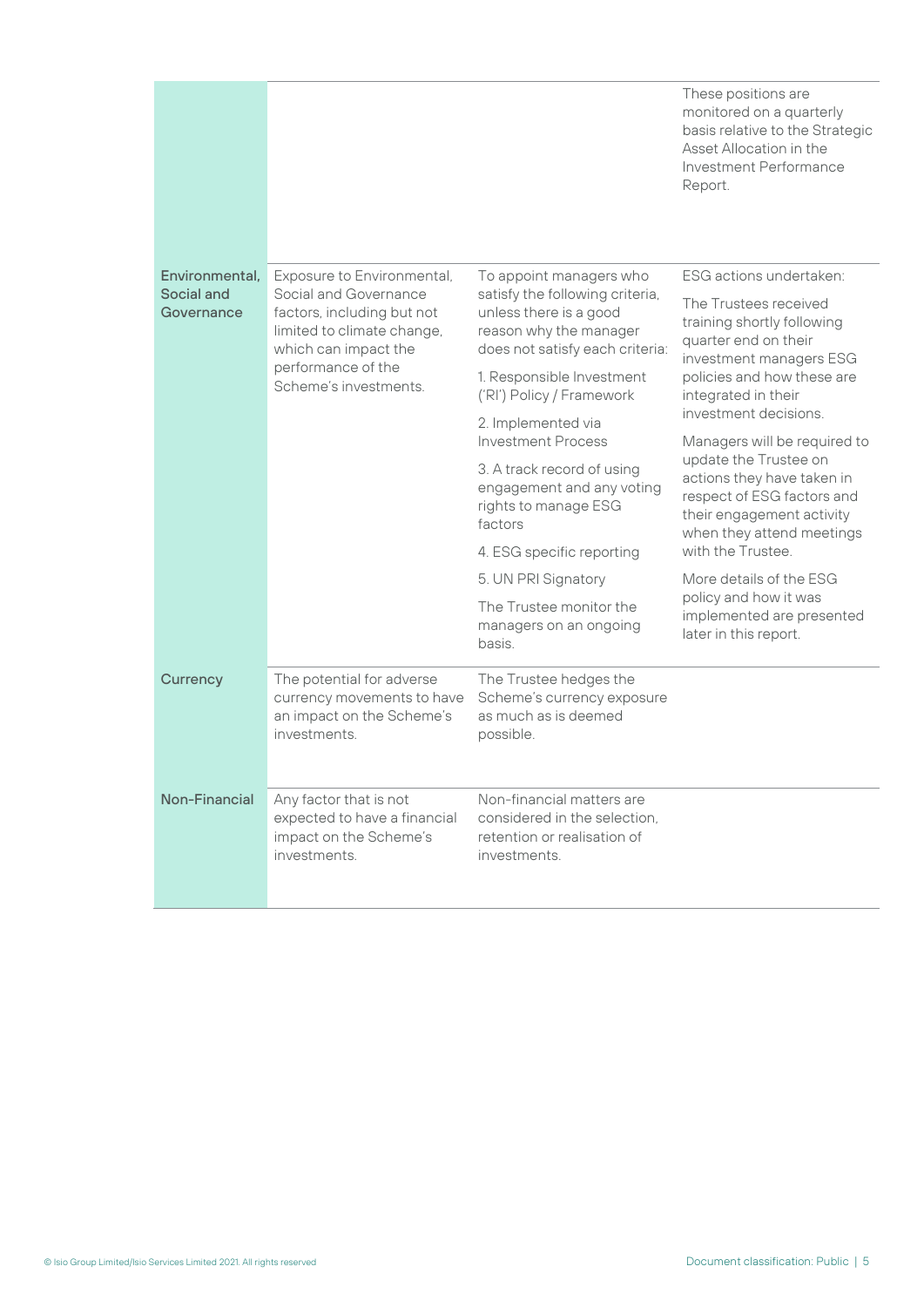## Changes to the SIP

#### Policies added to the SIP

| Date updated: August 2020                                                                                                                                                                                                                                                                             |                                                                                                                                                                                                                                                                                                                                                                                                                                                                                                   |
|-------------------------------------------------------------------------------------------------------------------------------------------------------------------------------------------------------------------------------------------------------------------------------------------------------|---------------------------------------------------------------------------------------------------------------------------------------------------------------------------------------------------------------------------------------------------------------------------------------------------------------------------------------------------------------------------------------------------------------------------------------------------------------------------------------------------|
| How the investment managers are incentivised<br>$\bullet$<br>to align their investment strategy and decisions<br>with the Trustee's policies.                                                                                                                                                         | As the Scheme is invested in pooled funds,<br>there is not scope for these funds to tailor<br>their strategy and decisions in line with the<br>Trustee's policies. However, the Trustee<br>invests in a portfolio of pooled funds that are<br>aligned to the strategic objective.                                                                                                                                                                                                                 |
| How the investment managers are incentivised<br>$\bullet$<br>to make decisions based on assessments of<br>medium to long-term financial and non-financial<br>performance of an issuer of debt or equity and to<br>engage with them to improve performance in the<br>$\bullet$<br>medium to long-term. | The Trustee reviews the investment<br>managers' performance relative to medium<br>and long-term objectives as documented in<br>the investment management agreements.<br>The Trustee does not incentivise the<br>investment managers to make decisions<br>based on non-financial performance.                                                                                                                                                                                                      |
| How the method (and time horizon) of the<br>$\bullet$<br>evaluation of investment managers' performance<br>and the remuneration for their services are in line<br>with the Trustee's policies.<br>$\bullet$                                                                                           | The Trustee reviews the performance of all of<br>the Scheme's investments on a net of cost<br>basis to ensure a true measurement of<br>performance versus investment objectives.<br>The Trustee evaluates performance over the<br>time period stated in the investment<br>managers' performance objective, which is<br>typically 3 to 5 years.<br>Investment manager fees are reviewed<br>periodically to make sure the correct amounts<br>have been charged and that they remain<br>competitive. |
| The method for monitoring portfolio turnover<br>$\bullet$<br>costs incurred by investment managers and how<br>they define and monitor targeted portfolio<br>turnover or turnover range.                                                                                                               | The Trustee does not directly monitor<br>turnover costs. However, the investment<br>managers are incentivised to minimise costs<br>as they are measured on a net of cost basis.                                                                                                                                                                                                                                                                                                                   |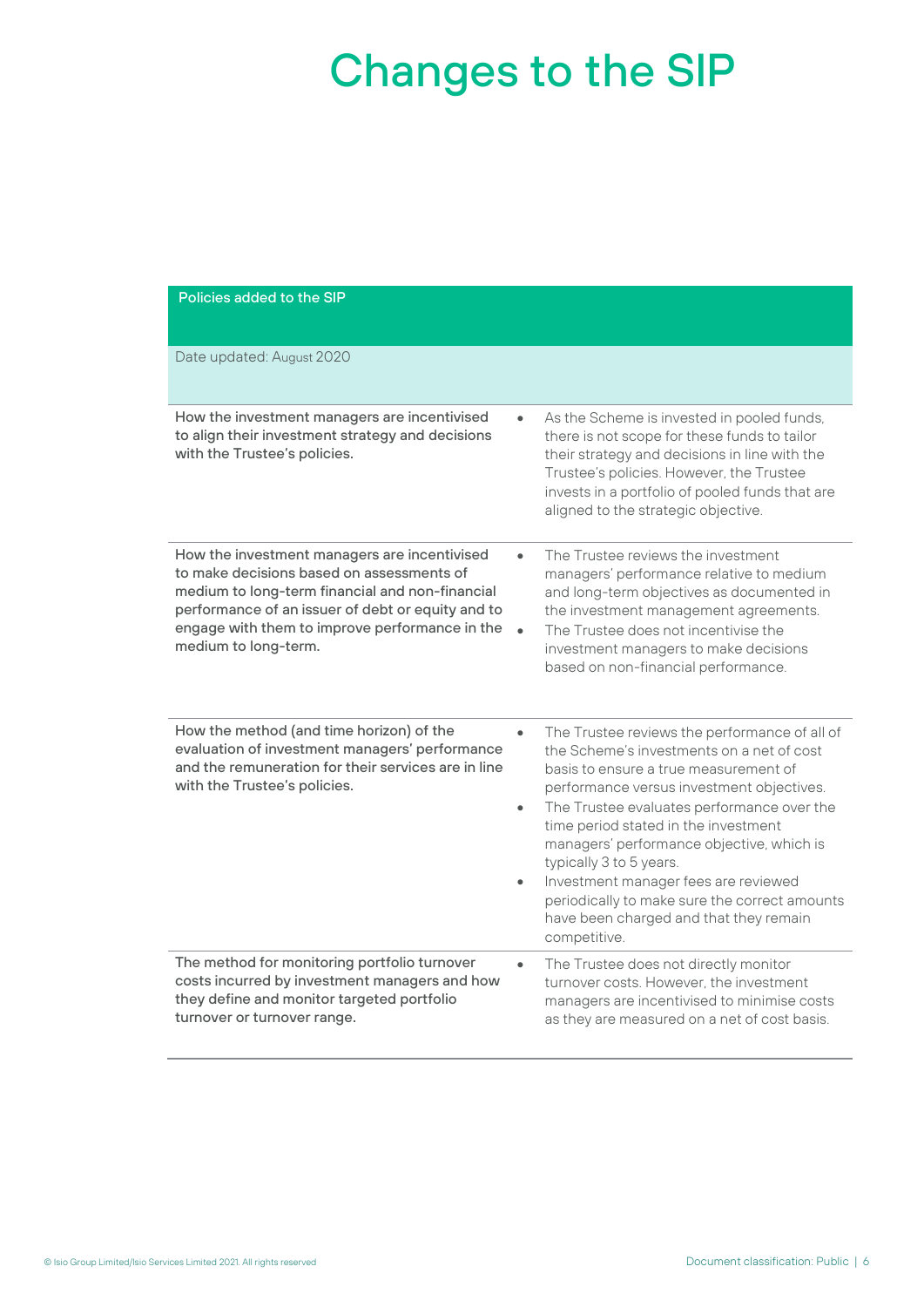The duration of the Scheme's arrangements with • the investment managers

- The duration of the arrangements is considered in the context of the type of fund the Scheme invests in.
- For closed-ended funds or funds with a lockin period, the Trustee ensures the timeframe of the investment or lock-in is in line with the Trustee objectives and Scheme's liquidity requirements.
- For open-ended funds, the holding periods are flexible, and the Trustee will from time-totime consider the appropriateness of these investments and whether they should continue to be held.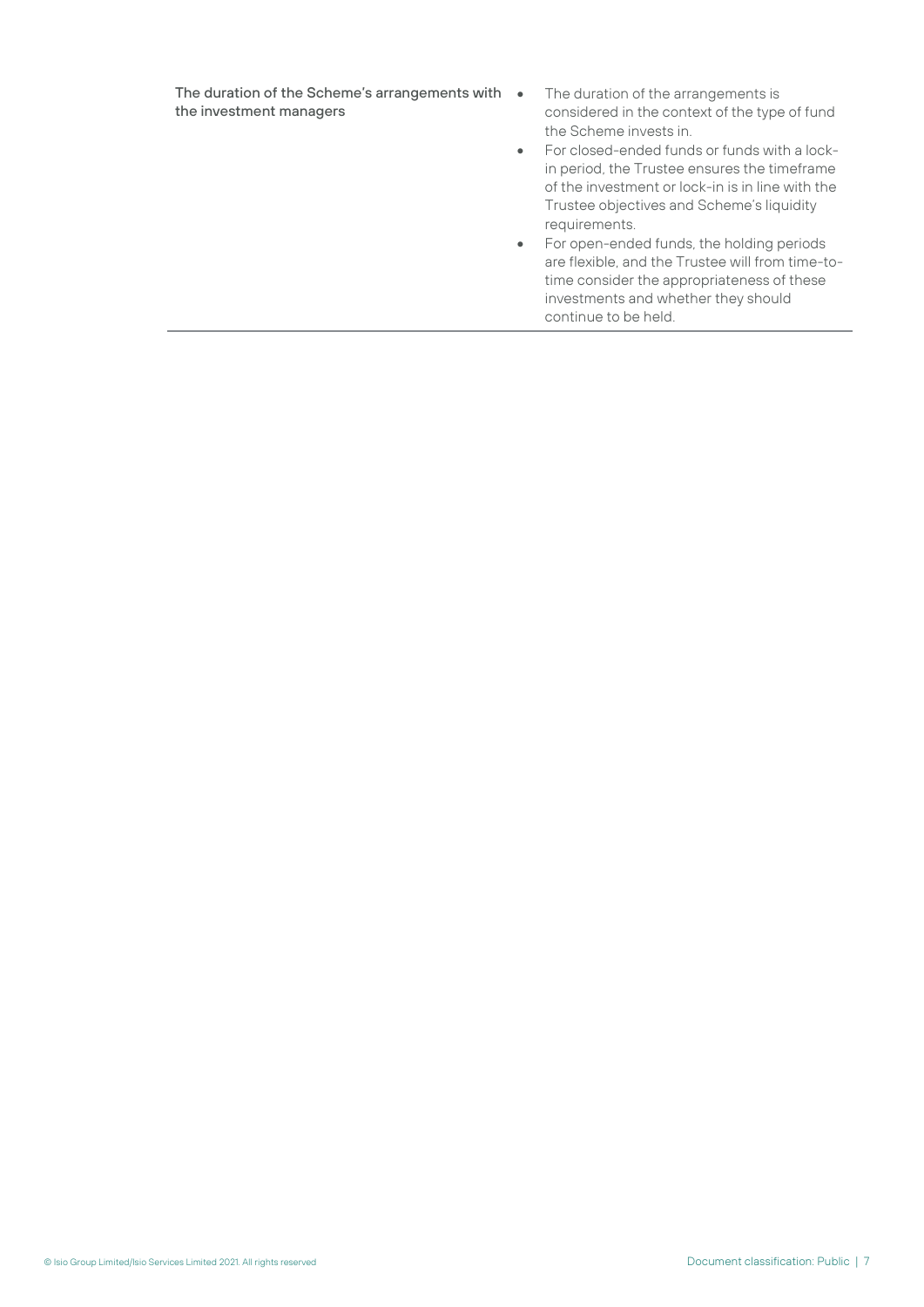# Implementing the current ESG policy and approach

### ESG as a financially material risk

The SIP describes the Scheme's policy with regarding to ESG as a financially material risk. This page details how the Scheme's ESG policy is implemented, while the following page outlines Isio's assessment criteria as well as the ESG beliefs used in evaluating the Scheme's managers' ESG policies and procedures. The rest of this statement details our view of the managers, our actions for engagement and an evaluation of the stewardship activity.

The below table outlines the areas which the Scheme's investment managers are assessed on when evaluating their ESG policies and engagements. The Trustee intend to review the Scheme's ESG policies and engagements periodically to ensure they remain fit for purpose.

| Areas for engagement                                                                                              | Method for monitoring and<br>engagement                                                                                                                                                                                               | <b>Circumstances for</b><br>additional monitoring and<br>engagement                  |
|-------------------------------------------------------------------------------------------------------------------|---------------------------------------------------------------------------------------------------------------------------------------------------------------------------------------------------------------------------------------|--------------------------------------------------------------------------------------|
| Environmental, Social,<br>Corporate Governance factors<br>and the exercising of rights<br>and engagement activity | Through the manager<br>selection process ESG<br>considerations will form<br>part of the evaluation<br>criteria<br>The Scheme's investment<br>$\bullet$<br>advisor Isio will monitor<br>managers' ESG policies on<br>an ongoing basis. | The manager has not<br>acted in accordance with<br>their policies and<br>frameworks. |

#### Implementing the Current ESG Policy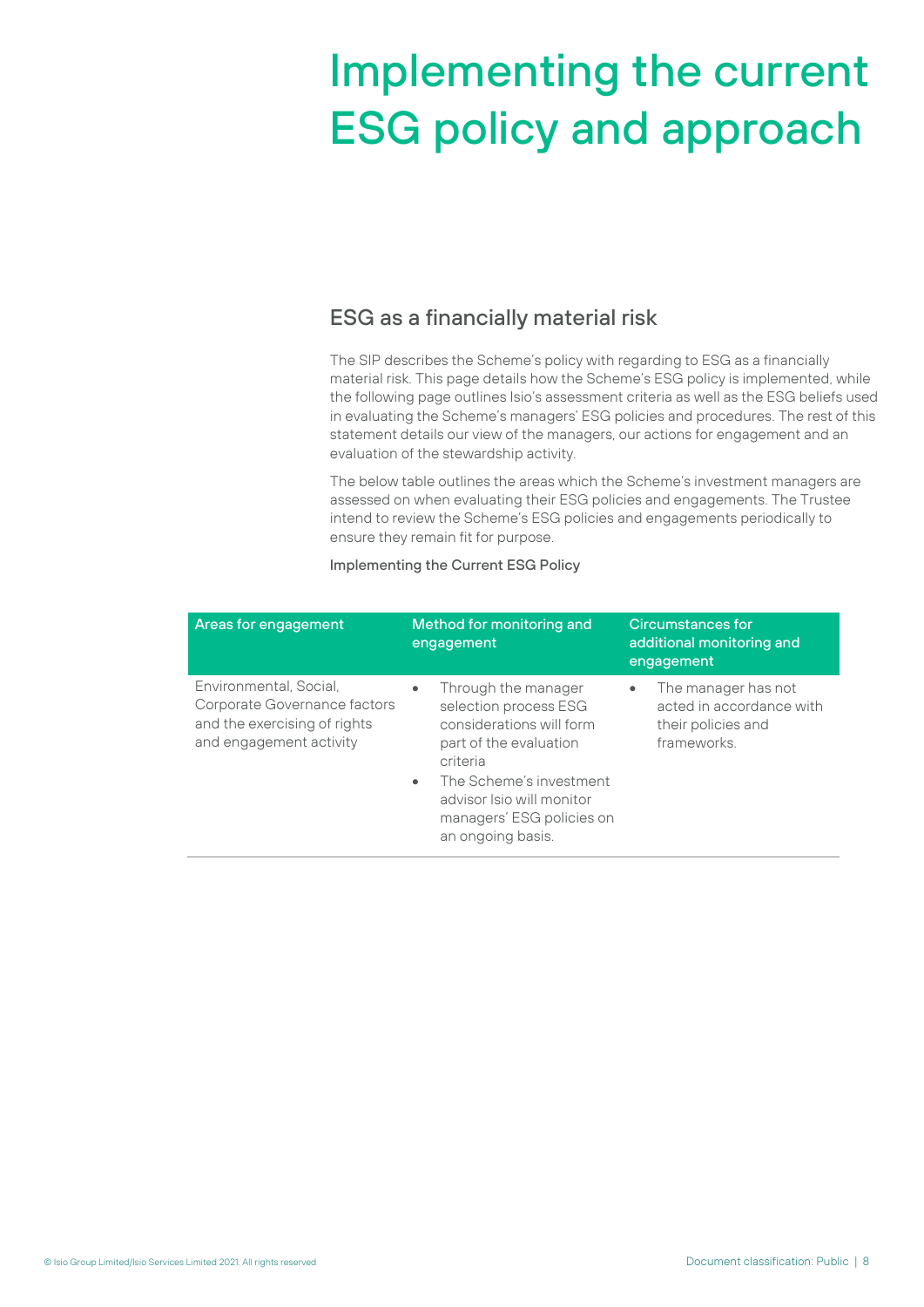#### Areas of assessment and ESG beliefs

| <b>Risk</b><br><b>Management</b>            | 1. ESG factors are important for risk management and can be financially material.<br>Managing these risks forms part of the fiduciary duty of the Trustee.                                                                                       |
|---------------------------------------------|--------------------------------------------------------------------------------------------------------------------------------------------------------------------------------------------------------------------------------------------------|
|                                             | 2. The Trustee believe that ESG integration leads to better risk adjusted outcomes<br>and want a positive ESG tilt to the investment strategy.                                                                                                   |
| Approach /<br><b>Framework</b>              | 3. The Trustee want to understand how asset managers integrate ESG within<br>their investment process and in their stewardship activities.                                                                                                       |
|                                             | 4. The Trustee believe that sectors aiming for positive social and environmental<br>impacts may outperform as countries transition to more sustainable economies.<br>Where possible the investment strategy will allocate to these sectors.      |
|                                             | 5. The Trustee will consider the ESG values and priority areas of the stakeholders<br>and sponsor and use these to set ESG targets.                                                                                                              |
| Voting &<br>Engagement                      | 6. ESG factors are relevant to all asset classes and, whether equity or debt<br>investments, managers have a responsibility to engage with companies on ESG<br>factors.                                                                          |
|                                             | 7. The Trustee believe that engaging with managers is more effective to initiate<br>change than divesting and so will seek to communicate key ESG actions to the<br>managers in the first instance.                                              |
|                                             | 8. The Trustee want to understand the impact of voting & engagement activity<br>within their investment mandates.                                                                                                                                |
| <b>Reporting &amp;</b><br><b>Monitoring</b> | 9. ESG factors are dynamic and continually evolving, therefore the Trustee will<br>receive training as required to develop their knowledge.                                                                                                      |
|                                             | 10. The Trustee will seek to monitor key ESG metrics within their investment<br>portfolio to understand the impact of their investments.                                                                                                         |
| Collaboration                               | 11. Asset managers should be actively engaging and collaborating with other<br>market participants to raise ESG investment standards and facilitate best<br>practices as well as sign up and comply with common codes such as UNPRI and<br>TCFD. |
|                                             | 12. The Trustee should seek to sign up to a recognised ESG framework to<br>collaborate with other investors on key issues.                                                                                                                       |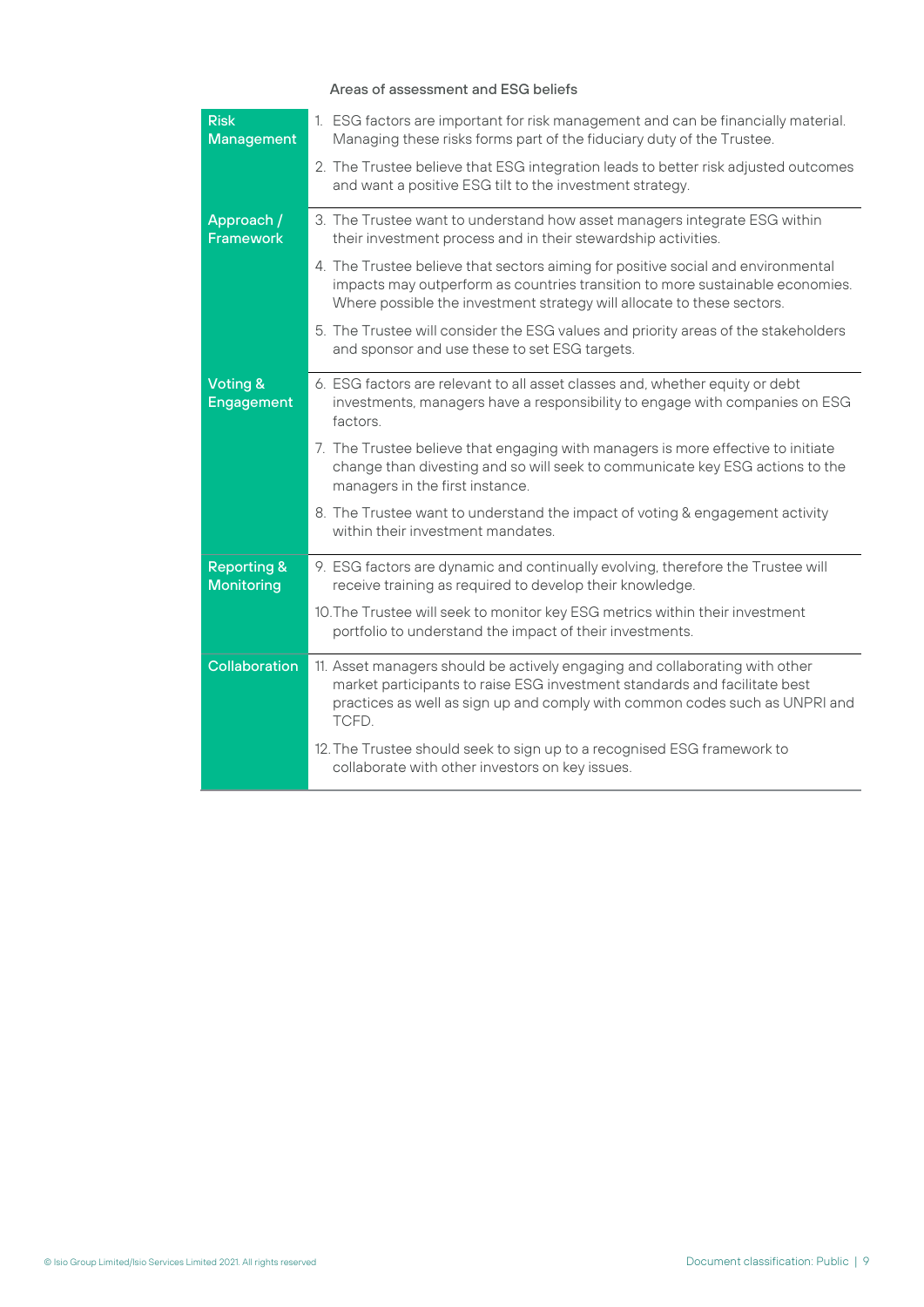# ESG summary and engagement with the investment managers

| <b>Manager</b><br>and Fund                              | <b>ESG Summary</b>                                                                                                                                                                                                                                                                                                                                                                                                                                                                                                                   | <b>Actions identified</b>                                                                                                                                                                                                                                                                                                                                                                                                                                                                                                                                                                                                                                                                                                                             | <b>Engagement details</b>                                                                                                                                                                                  |
|---------------------------------------------------------|--------------------------------------------------------------------------------------------------------------------------------------------------------------------------------------------------------------------------------------------------------------------------------------------------------------------------------------------------------------------------------------------------------------------------------------------------------------------------------------------------------------------------------------|-------------------------------------------------------------------------------------------------------------------------------------------------------------------------------------------------------------------------------------------------------------------------------------------------------------------------------------------------------------------------------------------------------------------------------------------------------------------------------------------------------------------------------------------------------------------------------------------------------------------------------------------------------------------------------------------------------------------------------------------------------|------------------------------------------------------------------------------------------------------------------------------------------------------------------------------------------------------------|
| $M&G-$<br><b>Diversified</b><br>Credit                  | M&G have<br>evidenced<br>their ability to<br>consider the<br>significance of<br><b>ESG</b><br>factors in this<br>Fund.<br>M&G should<br>consider<br>measurable ESG<br>aims<br>for the Fund and<br>increase the<br>number<br>of ESG risk<br>metrics<br>that are being<br>monitored.<br>Although<br>M&G are<br>actively<br>developing their<br>integrated ESG<br>approach in<br>investment<br>decisions.<br>M&G should<br>consider<br>more in depth<br>reporting for<br>clients<br>and progress<br>reports<br>on aims for the<br>Fund. | M&G currently have a qualitative<br>approach and are working towards<br>a more quantitative approach<br>(scorecard). M&G should seek to<br>roll this out for all analysts, and they<br>can develop an integrated ESG<br>scoring system which scores both<br>at an individual issuer level and also<br>at a sector/country level.<br>M&G should clearly publicise<br>engagements throughout the<br>quarter on their website and<br>provide updates on past<br>engagements in their quarterly<br>reports and on their website - with<br>engagements focused on<br>companies the Fund invests in.<br>M&G should increase the number<br>of risk metrics they monitor such as,<br>climate change and the sensitivity<br>to these metrics to the portfolio. | Isio engaged with M&G in Q2 2020<br>on the Trustee's behalf to review<br>their ESG policies and set actions<br>and priorities. Isio reports back to<br>the Trustee with updates on the<br>M&G engagements. |
| <b>L&amp;G Liability</b><br><b>Driven</b><br>Investment | LGIM have a<br>team dedicated<br>to<br>understanding<br>and assessing<br>the impact of<br><b>ESG</b> factors for<br>the wider<br>business.                                                                                                                                                                                                                                                                                                                                                                                           | LGIM should include the ESG<br>scoring of counterparties in regular<br>client reporting of LDI Funds.                                                                                                                                                                                                                                                                                                                                                                                                                                                                                                                                                                                                                                                 | LGIM noted a timeline for reporting<br>ESG metrics and scoring,<br>earmarking Q2 2021 for release of<br>quarterly client ESG reports.                                                                      |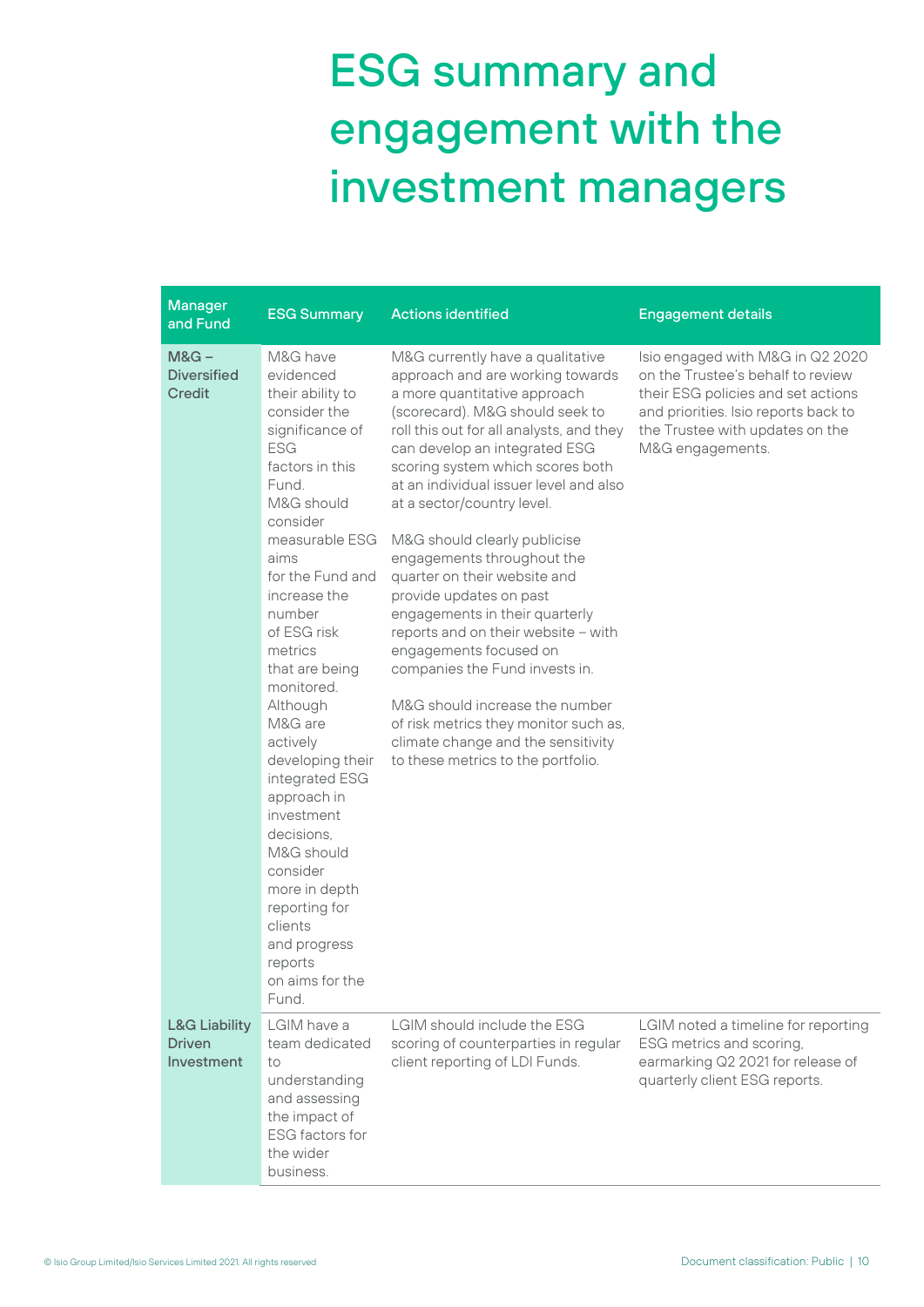|                                                                                | LGIM use<br>proprietary tools<br>to quantify and<br>monitor ESG<br>risk, and believe<br>engaging with<br>regulators,<br>governments<br>and other<br>industry<br>participants will<br>help to mitigate<br>ESG risk.                                                                                                                                                                                                                                                                          |                                                                                                                                                                                                                                                                                                                                                                                                                 |                                                                                                                                                                                                                                                                                                                                                                                                                                                                                                        |
|--------------------------------------------------------------------------------|---------------------------------------------------------------------------------------------------------------------------------------------------------------------------------------------------------------------------------------------------------------------------------------------------------------------------------------------------------------------------------------------------------------------------------------------------------------------------------------------|-----------------------------------------------------------------------------------------------------------------------------------------------------------------------------------------------------------------------------------------------------------------------------------------------------------------------------------------------------------------------------------------------------------------|--------------------------------------------------------------------------------------------------------------------------------------------------------------------------------------------------------------------------------------------------------------------------------------------------------------------------------------------------------------------------------------------------------------------------------------------------------------------------------------------------------|
| $LGIM -$<br><b>Diversified</b><br><b>Credit</b>                                | LGIM is aware of<br>ESG issues and<br>the effect on<br>long-term<br>returns within its<br>Fund offering.<br>They have also<br>taken steps to<br>integrate these<br>issues within<br>their investment<br>process at a<br>business level.<br>However, there<br>was a lack of<br>fund-specific<br>information with<br>respect to risk<br>management<br>and reporting<br>and given the<br>direction of<br>travel we would<br>expect these<br>points to be<br>addressed in the<br>coming months. | LGIM should provide more<br>information on their engagement<br>with companies within the Fund.<br>LGIM should provide standard and<br>regular reporting on the Funds ESG<br>risk exposure, carbon emissions<br>exposure and fund-specific<br>summary of voting and<br>engagement activity.<br>LGIM should be able to clearly<br>evidence the materiality of ESG<br>considerations in the investment<br>process. | Isio engaged with LGIM in February<br>2021 where it was noted:<br>LGIM confirmed they are<br>looking to update the<br>reporting at fund level<br>going forwards.<br>LGIM noted in following<br>quarter they will begin<br>providing Carbon data<br>analysis.<br>ESG data is now directly<br>$\overline{\phantom{0}}$<br>incorporated into the<br>credit assessments and an<br>overall score following a<br>redesign in their research,<br>synchronisation and<br>research across equity and<br>credit. |
| LaSalle -<br><b>Real Estate</b><br>Debt<br><b>Strategy III</b><br>("REDS III") | LaSalle largely<br>integrate ESG at<br>the origination<br>stage of their<br>investment<br>process, and<br>have<br>demonstrated<br>commitment to<br>ESG within the<br>wider industry.<br>However,<br>LaSalle's ESG<br>influence is<br>restricted by<br>their position as<br>a debt investor,<br>meaning they<br>have limited                                                                                                                                                                 | LaSalle could look to implement a<br>scoring system on the initial<br>screening of the Fund's loans in<br>order to measure the effectiveness<br>of their engagement overtime.<br>LaSalle could provide commentary<br>on their engagement activities on a<br>more regular basis.                                                                                                                                 | Isio engaged with LGIM in March<br>2021 where it was noted:<br>LaSalle incorporate<br>environmental due<br>diligence into their<br>process, ESG<br>considerations are viewed<br>as part of the risk<br>management. ESG scoring<br>might be incorporated<br>however LaSalle note that<br>they are somewhat<br>restricted in terms of<br>varying data availability<br>give the nature of the<br>private debt asset class.                                                                                |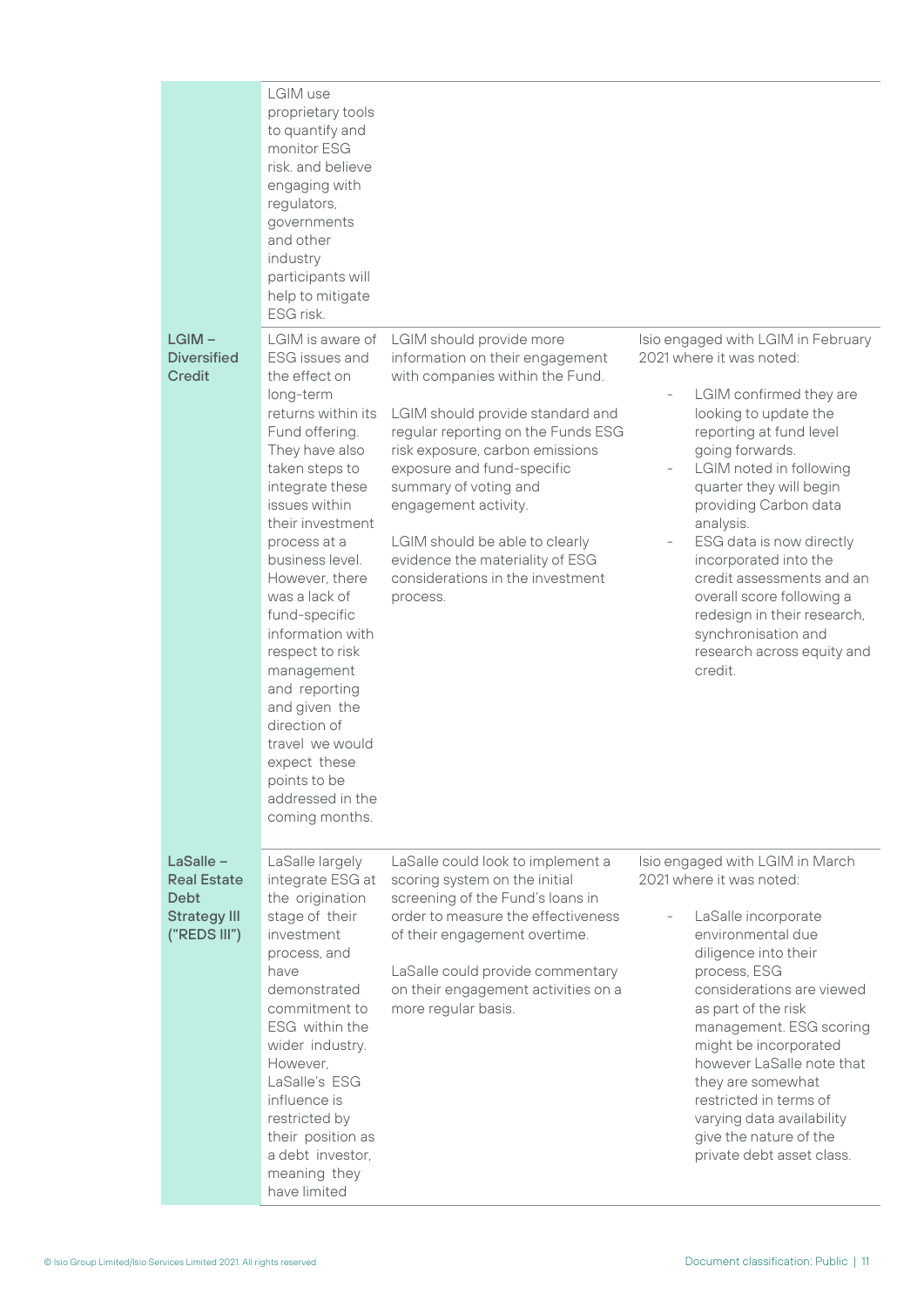control over the underlying real estate investments. Reporting of ESG monitoring on an ongoing basis is a key area requiring development.

- LaSalle note they are looking into including ESG data into their reports.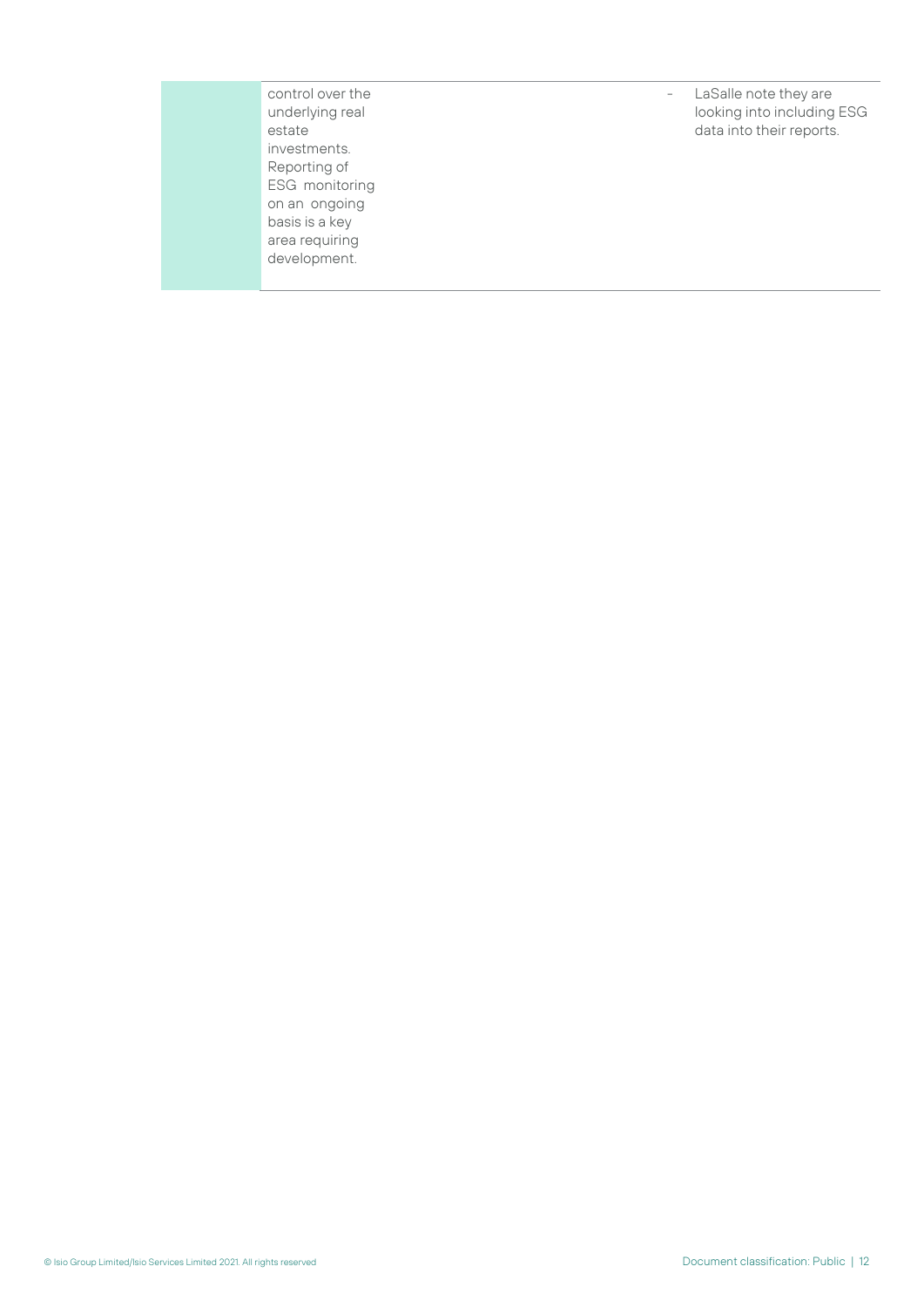### Engagement

As the Scheme invests via fund managers the managers provided details on their engagement actions including a summary of the engagements by category for the 12 months to 31 March 2020.

| <b>Fund name</b>                                   | <b>Engagement summary</b>                                                                                                                                                                                                                                             | Commentary                                                                                                                                                                                                                                                                                                                                                                                                                                                                                                                                                                                                                      |
|----------------------------------------------------|-----------------------------------------------------------------------------------------------------------------------------------------------------------------------------------------------------------------------------------------------------------------------|---------------------------------------------------------------------------------------------------------------------------------------------------------------------------------------------------------------------------------------------------------------------------------------------------------------------------------------------------------------------------------------------------------------------------------------------------------------------------------------------------------------------------------------------------------------------------------------------------------------------------------|
| <b>LGIM LDI Funds</b>                              | LGIM have engaged with a<br>number of industry<br>participants on long term<br>strategic issues in relation to<br>LDI, including:<br>The introduction of<br>central clearing<br>The LIBOR transition<br>Recognising the pricing<br>issues with bilateral RPI<br>swaps | LGIM leverage the wider capabilities of the global<br>firm to engage with companies. The team also<br>regularly engage with regulators, governments and<br>other industry participants to address long term<br>structural issues, aiming to stay ahead of regulatory<br>changes and adopt best practice.                                                                                                                                                                                                                                                                                                                        |
| <b>LGIM Absolute</b><br><b>Return Bond</b><br>Fund | LGIM currently do not<br>provide details of their<br>engagement activities at<br>Fund level, however, this is<br>something they are looking to<br>implement going forwards.                                                                                           | LGIM are aiming to improve their engagement<br>reporting over 2023. Isio will continue to liaise with<br>LGIM around the provision of this information.                                                                                                                                                                                                                                                                                                                                                                                                                                                                         |
| M&G Alpha<br>Opportunities<br>Fund                 | Total Engagements: 14<br>Environmental: 5<br>Social: 2<br>Governance: 7                                                                                                                                                                                               | Examples of significant engagements include:<br><b>Quadient</b> - M&G's engagement with Quadient<br>involved allowing the company to explain its full<br>ESG strategy to the manager. This enabled M&G<br>to look in greater depth at its approach to supply<br>chain management, especially relating to conflict<br>minerals and human rights. Following their<br>review M&G asked the company to publish full<br>public policy documents on human rights,<br>supplier practices, business ethics and data<br>privacy increasing the level of disclosure across<br>the business.<br>AB InBev - M&G engaged with multi-national |
|                                                    |                                                                                                                                                                                                                                                                       | drinks company AB InBev, urging it to set                                                                                                                                                                                                                                                                                                                                                                                                                                                                                                                                                                                       |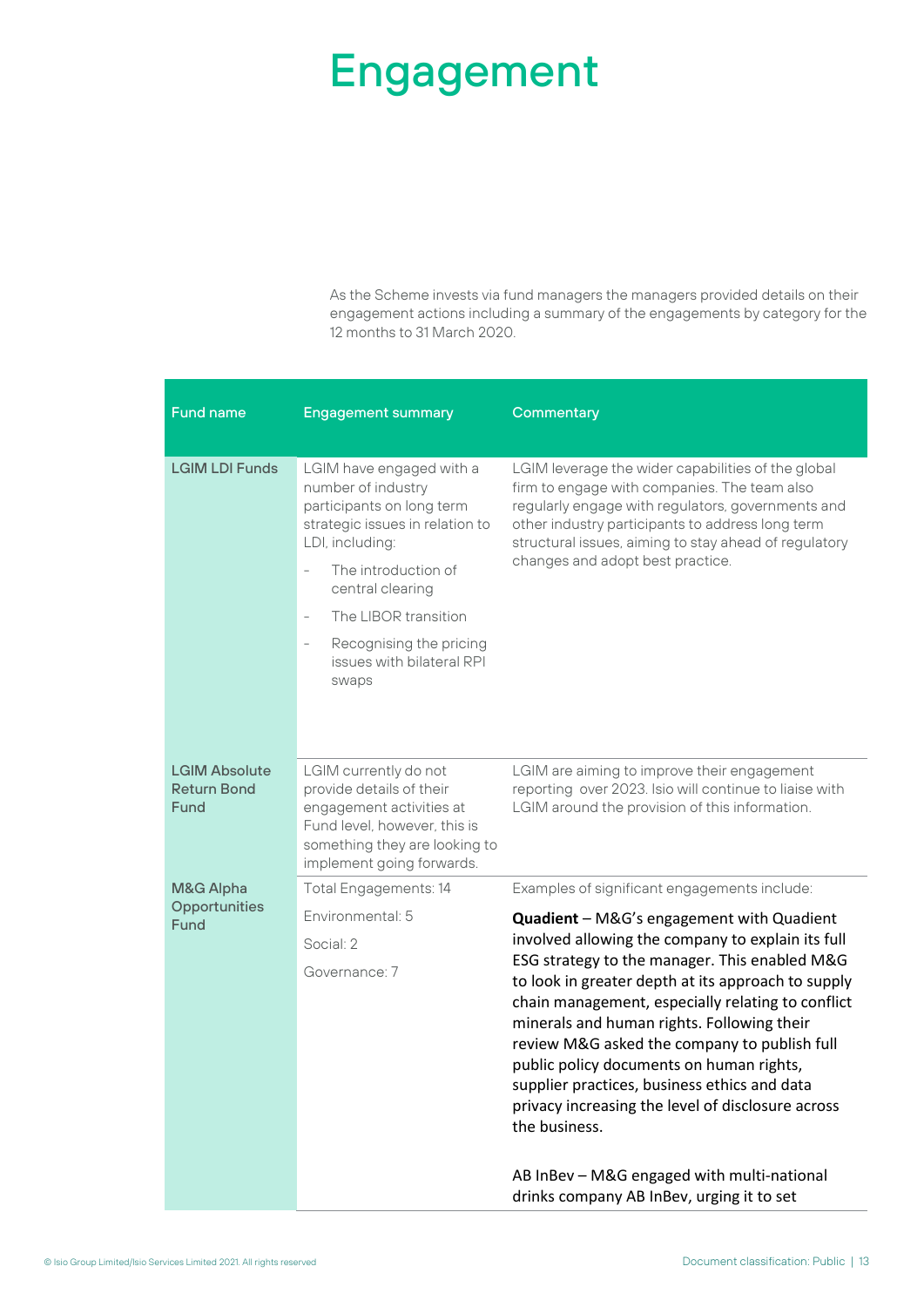|                                                                                                |                                                                                                 | medium-term scope 1-3 emissions reduction<br>targets, post 2025, as well as a net zero target for<br>2050 or sooner. These primarily focused on the<br>heat required in the brewing process - which is<br>currently two-thirds of its energy requirements -<br>and product packaging, which represents 40% of<br>its scope 3 emissions. M&G noted the company is<br>aware of its challenges and is working on the<br>solutions. The Manager is now giving the<br>company time to work through these solutions,<br>and will await its next ESG report, to be published<br>in February 2021, to see if any new targets are<br>published before deciding if further engagement<br>is necessary. |
|------------------------------------------------------------------------------------------------|-------------------------------------------------------------------------------------------------|----------------------------------------------------------------------------------------------------------------------------------------------------------------------------------------------------------------------------------------------------------------------------------------------------------------------------------------------------------------------------------------------------------------------------------------------------------------------------------------------------------------------------------------------------------------------------------------------------------------------------------------------------------------------------------------------|
| <b>Partners Group</b><br><b>Private Market</b><br><b>Credit Strategies</b><br>2015 Fund*       | Total engagements: 4<br>Corporate: 4                                                            | Partners Group maintain ongoing contact with the<br>management teams of their portfolio companies<br>however, given their position as lenders they will<br>typically rely on the equity sponsor to report ESG-<br>related concerns and drive ESG improvements.<br>Investing in private companies also reduces the<br>transparency of the information available to assess<br>ESG risks.                                                                                                                                                                                                                                                                                                       |
|                                                                                                |                                                                                                 | MFG - The CEO of MFG attended PG's Private Debt<br>Academy to give a presentation on his business and<br>field audience questions. This allowed Further<br>insight into business / industry and current trends<br>impacting it.                                                                                                                                                                                                                                                                                                                                                                                                                                                              |
| <b>Partners Group</b><br><b>Private Market</b><br><b>Credit Strategies</b><br><b>2016 Fund</b> | Total Engagements: 6<br>Corporate: 6                                                            | Partners Group maintain ongoing contact with the<br>management teams of their portfolio companies<br>however, given their position as lenders they will<br>typically rely on the equity sponsor to report ESG-<br>related concerns and drive ESG improvements.<br>Investing in private companies also reduces the<br>transparency of the information available to assess<br>ESG risks.                                                                                                                                                                                                                                                                                                       |
|                                                                                                |                                                                                                 | Examples of significant engagements include:                                                                                                                                                                                                                                                                                                                                                                                                                                                                                                                                                                                                                                                 |
|                                                                                                |                                                                                                 | <b>DBI Services</b> - PG took an active Board and<br>Ownership role following the comprehensive debt<br>restructuring with the firm making significant<br>progress following the board restructure.                                                                                                                                                                                                                                                                                                                                                                                                                                                                                          |
| LaSalle<br><b>Commercial Real</b><br><b>Estate Debt Fund</b>                                   | LaSalle currently do not<br>provide details of their<br>engagement activities at<br>Fund level. | Isio will continue to liaise with LaSalle around the<br>provision of this data.                                                                                                                                                                                                                                                                                                                                                                                                                                                                                                                                                                                                              |